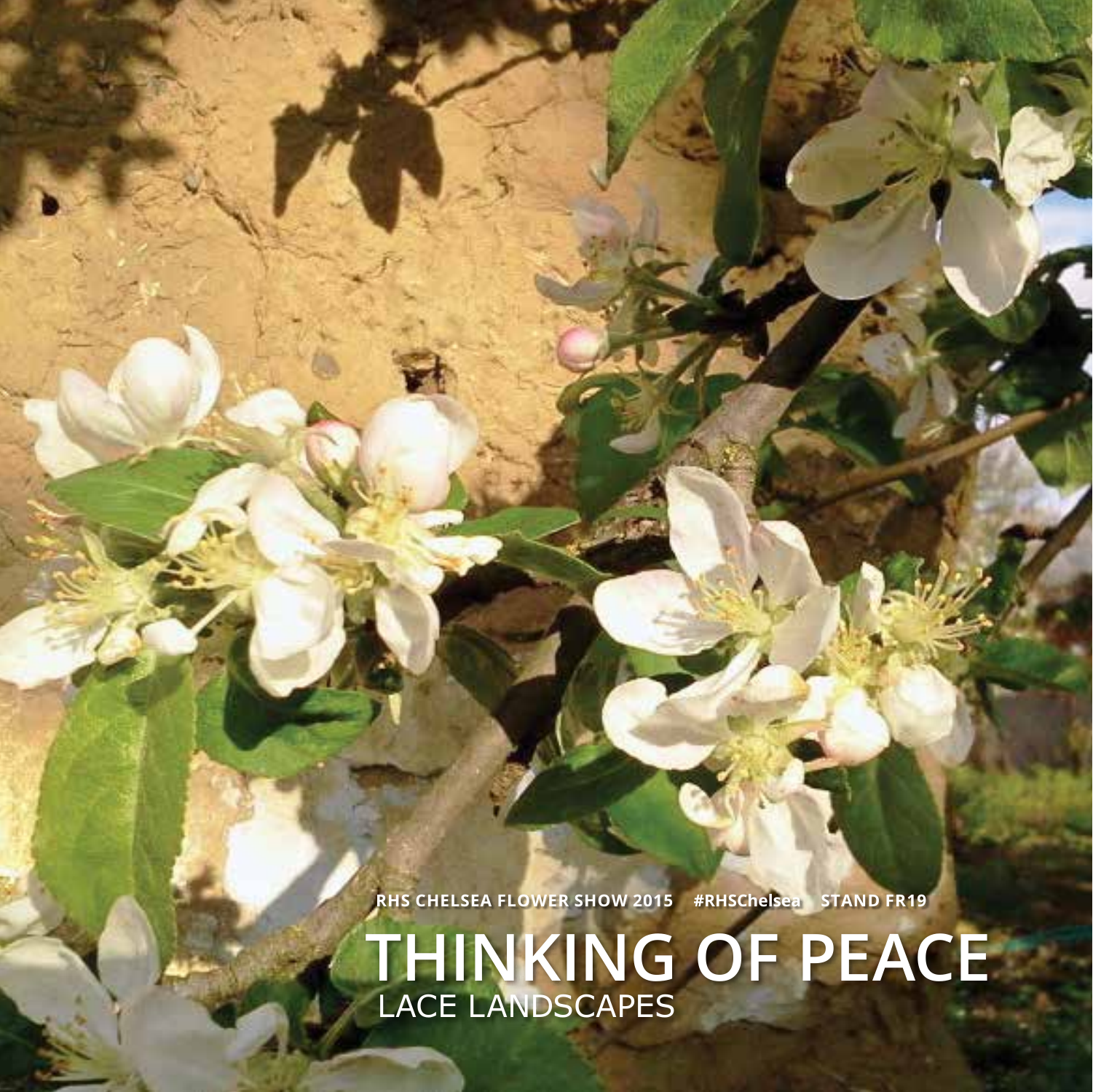Thinking of peace is a garden open to everyone. It's a place of contemplation and in which to gain a sense of oneness with nature. Everyone can find something unique, attractive, deep and useful for themselves here. The garden is the place where one experiences calm and feels free, happy and protected, yet open to all possibilities. Four planting combinations reveal how peace might feel: gentle, benevolent, joyful and stable. The 'rain of weightless happiness' reproduces the feeling of a warm rain on a sunny day.



# **PLANT LIST**

The Tree: *Cydonia oblonga* 'Konstantinopeler Apfelquitte' *Allium* 'Mont Blanc' *Alchemilla mollis Amsonia tabernaemontana Astrantia major* 'White Giant' *Baptista australis Buxus sempervirens Deschampsia caespitosa Eryngium giganteum* 'Silver Ghost' *Geum coccineum* 'Borisii' *Hakonechloa macra Heuchera cylindrica Iris sibirica* 'Blue King' *Iris sibirica* 'Tropical Night' *Libertia grandiflora Luzula nivea Polemonium* 'Sonia's Bluebell' *Paeonia lactiflora* 'Nymphe' *Rosa* 'Jacqueline du Pre' *Rosa* 'St Ethelburga' *Saxifraga x urbium Salvia x sylvestris* 'Mainacht ' *Verbascum* 'Cherry Helen'

*Veronica gentianoides* 'Pallida'

**Gautama Buddha**

# " Peace comes from within. Do not seek it without."

## **St Ethelburga**

There are plants that can be called living memorials. A highly scented rose in the old fashioned style. This rose was introduced at the request of The Worshipful Company of Gardeners. It is named for the church of the same name in Bishopsgate London. Largely destroyed by a bomb it is now restored and a Centre for Peace and Reconciliation.

### **The rain of weightless happiness**

Unique water installation build according to Golden Ratio proportions. Can be installed inside and brings comfort, freshness and harmony to any space. The rain of weightless happiness feature is inspired by the morning dew when the first rays of the sun bathe in them, warm rain on a sunny day in which all the smiles of the world get reflected.

*Aluminium frame, water*



### **Life compass**

Inbuild into the ground a guiding harmonising feature inspired by the idea of the compass provides reference points helping to orient in space.

*Stainless steel, teak*



### **The tree**

The Quince is the only member of the genus Cydonia. Once dedicated to deities and looked upon as the emblem of love and happiness, according to ancient beliefs, Cydonia has the ability to restore physical and spiritual strength. *Cydonia oblonga*  'Konstantinopeler Apfelquitte'

### **Gentle**

| Peonia lactiflora 'Nymphe' |  |
|----------------------------|--|
| Astrantia 'White Giant'    |  |
| Saxifraga x urbium         |  |

# **Joyful**

*Allium* 'Mont Blanc' *Iris sibirica* 'Blue King" *Verbascum* 'Cherry Helen'

**Benevolent** *Rosa* 'St Ethelburga' *Eryngium giganteum*  'Silver Ghost' *Veronica gent.* 'Pallida'

**Stable**

*Buxus sempervirens Deschampsia caespitosa Alchemilla mollis*